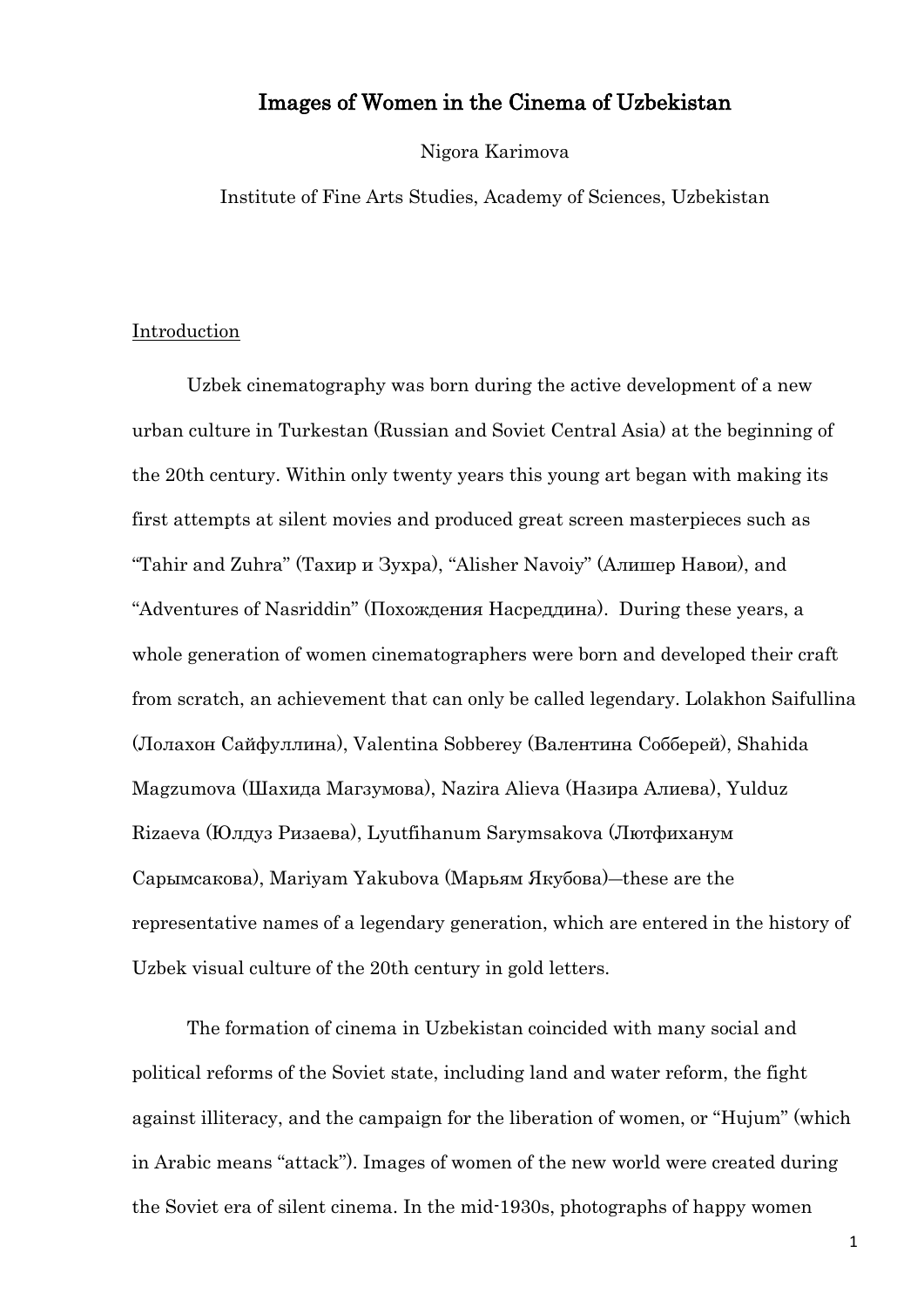constituted 70 percent of the visual information in illustrated magazines and cinema journals for the mass audience, with almost no reports on political processes. The plots of all the "silent films" of the 1920s and 30s ―including "A Death Minaret" (Минарет смерти, 1925), "A Second Wife" (Вторая жена, 1927), "Leper" (Прокажённая, 1928), "Chador" (Чадра, 1930), and "Daughter of the Saint" (Дочь святого, 1932)―were built around the fate of a central female character.

## **Background**

One hundred years ago, women in Uzbekistan wore a paranja, an Islamic garment. The "classical" Central Asian *paranja* is a long robe with false sleeves that covers the whole body, leaving only the face open. The face, as a rule, is covered with a *chachwan*, a dense net made of horsehair that can be opened and closed. Women practically did not appear in public places without these two garments. It was only in the 1920s, after the establishment of Soviet power over the territory of today's Uzbekistan, that a campaign known as "Hujum" began throughout Central Asia, which banned the paranja ostensibly as part of efforts to change the position of women in society.

Although the Communist Party and state bodies focused on eliminating religion among Muslim women in Central Asia, female religiosity had very strong foundations. From time immemorial, women's lives had been regulated by Islamic norms and traditions and therefore wiping out the influence of religion among women overnight was quite unrealistic.

Immediately after the Russian October Revolution, a number of measures were taken in Turkestan aimed at establishing the equal rights of women and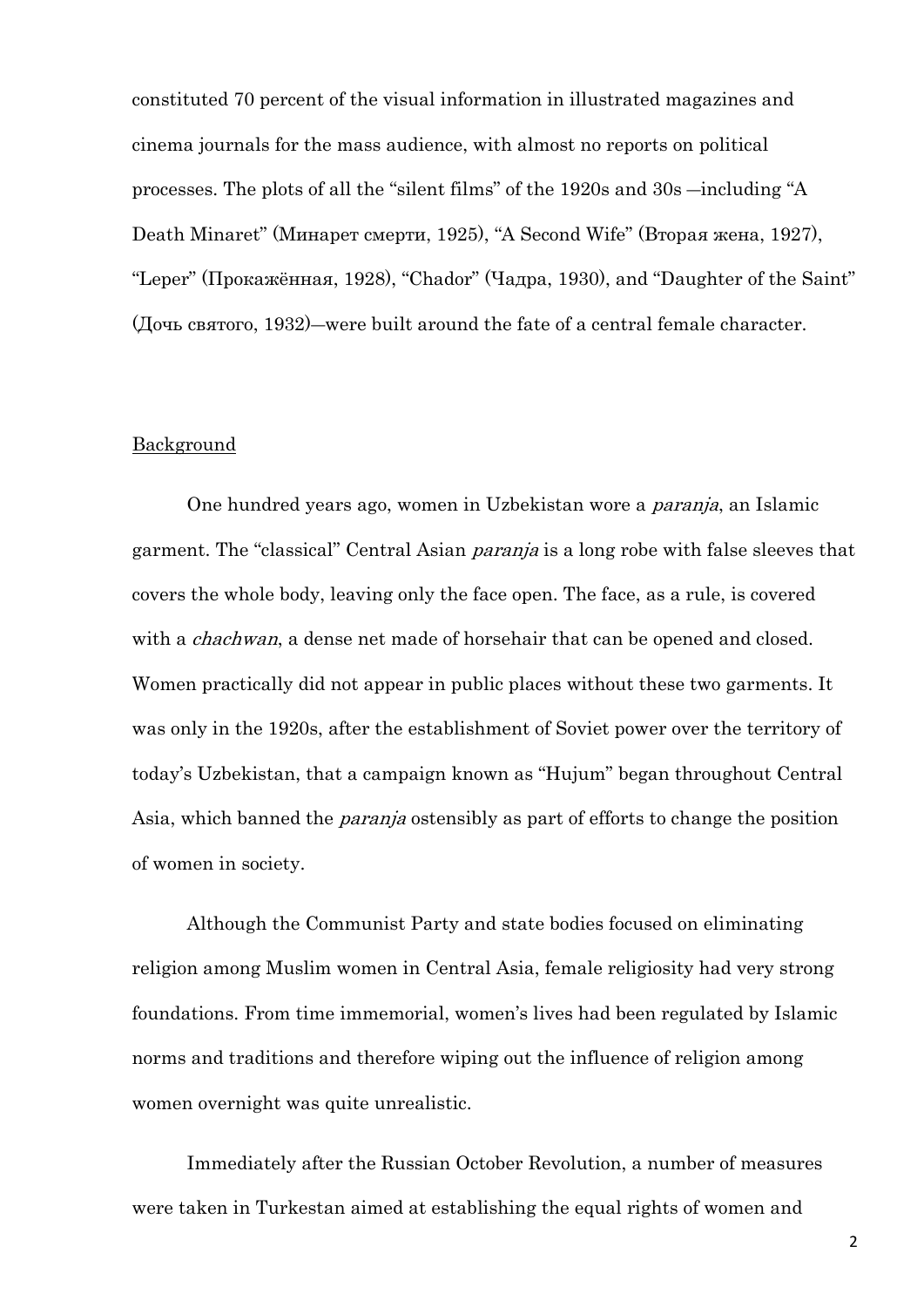abolishing marriage of underage girls. Members of the Communist Party were at the forefront of the Hujum movement. First of all, they were obliged to remove the paranja from their wives, sisters, and mothers. So, husbands brought their wives to public squares, where the paranja was taken away and burned, but then on the next day husbands forced the women to put the garment on again. In order to suppress such phenomena, in October 1927 the Fourteenth Plenum of the Central Asian Bureau (Средазбюро) adopted a resolution to punish such actions, up to and including expulsion from the party. However, Hujum campaign works were conducted exclusively among women; the need to campaign among men went unnoticed.

The psychological and religious pressure of Hujum on women also left a bloody mark. During the years of the campaign (1927-1928), more than 2,500 women were killed in Uzbekistan alone, in most cases by their own husbands, fathers, and brothers, because of unveiling. Among those killed were activists of the Women's Department (женотдел) of the Communist Party and heads of Women's Clubs and libraries.

The struggle for the liberation of women was characterized not by "class," but rather by a "world view" or a particular "sense of values." Mosques were targeted for campaigning, and mullahs were forced to promise in writing to liberate their wives. Such violent measures damaged the women's movement, which was generally focused on education. The mistakes of the Party and Soviet activists have subsequently been recognized and the administrative methods of the Hujum movement strongly condemned.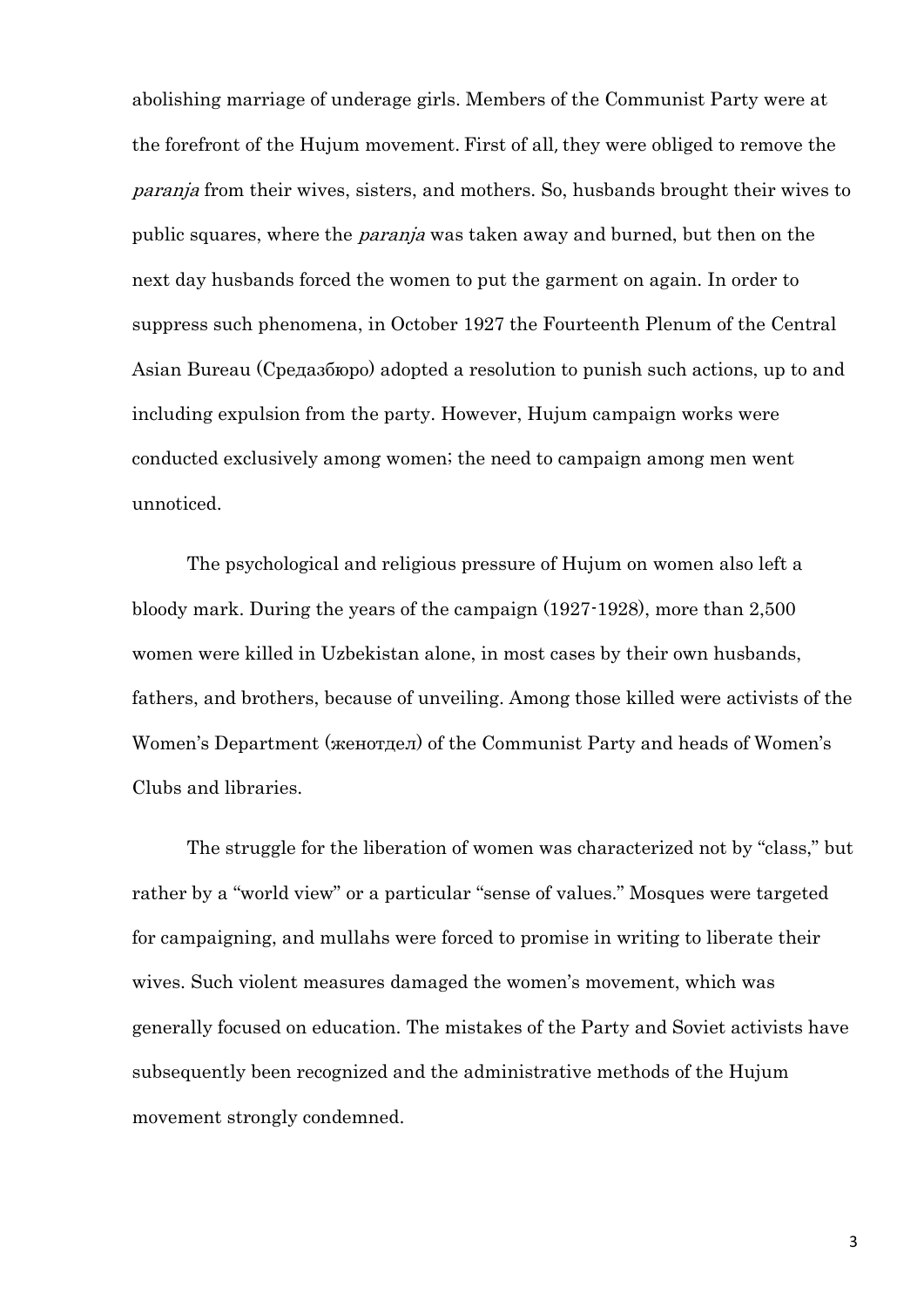### Uzbek Women Enter the Cinema

During 1926-1928, renowned Tashkent-based writers, playwriters, and screenwriters Lolakhon Seyfullina and Valentina Sobberey created several screenplays for silent films. During this period a series of poems and stories on important issues for women in society were also published. Lolakhon Seyfullina wrote screenplays for the first Uzbek silent movies—"A Second Wife," "Leper," and "Covered Wagon" (Крытый фургон) (all produced in 1928). All three movies explored the difficult fate of an Uzbek woman under the pressure of the *paranja*. It is interesting to note that the role of the heroine in the movies "A Second Wife" and "Leper" was played by the actress Rakhil Messerer (Рахил Мессерер), the mother of Maiya Plisetskaya, who later became one of the most famous Russian-Soviet ballerinas of the twentieth century.

The first Uzbek film actresses appeared in the movie "A Second Wife." These included Uktamkhon Mirzabaeva (Уктамхон Мирзаева), a popular folk singer, Zukhra Yuldashbaeva (Зухра Юлдашбаева), an activist, and Sh. Magzumova. Before "A Second Wife," female roles in Uzbek silent movies were performed by Russian and Tatar actresses. For Uzbek women, wearing the *paranja* and appearing with an open face in public places, especially on stages or screens, was equal to a death sentence. Indeed, two young theater actresses, Nurkhon and Tursunoy, were killed by their own relatives in the 1930s.

Archive materials show that in the 1920s cinema tickets in Tashkent were for free for Uzbek women. Thus, the authorities encouraged women to attend movie theaters. At shows and films, women were given the opportunity to sit in the front rows and watch movies with an open face.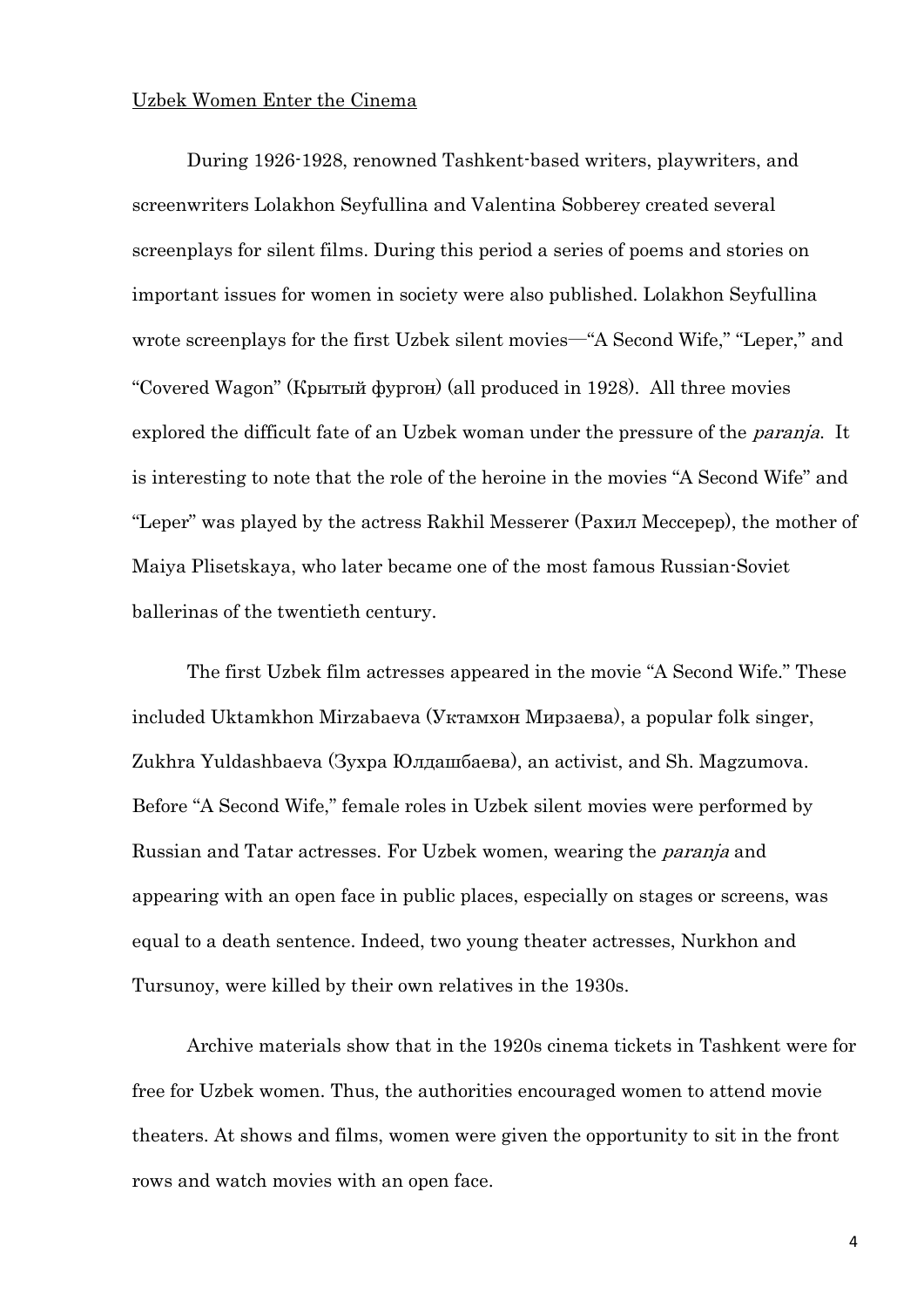Actors and models at that time were recruited through personal networks or newspaper advertisements. Many people, including women, came in hopes of finding any work. After a long persuasion, sometimes some women agreed to remove the face cover and show their face, but after knowing that they were to be filmed for a movie without a veil, they would simply flee from the set.

# The Dichotomy of the New-Good-Soviet vs. the Old-Bad-Traditional in Early Soviet Uzbek Films

The dichotomy of the "New-Good-Soviet" and the "Old-Bad-Traditional" was observed in almost all movies during 1925-1935. With almost no exception, every new movie told a "Heaven and Hell" story of two women: one was a poor and unfortunate Uzbek woman, who was oppressed by traditions and her husband, and the other was a happy, emancipated Soviet woman. The "happy" Soviet women had access to education, could become financially independent by working for state organizations, and spent leisure time attending museums and clubs. Elements of clothing and headdresses practically reflected their newly formed Soviet identity.

In contrast, their "oppressed" Uzbek friends are subject to insults and humiliations from husbands and mothers-in-law, as we see happening to Adolyat, the main character of the film "A Second Wife." Even if these women work like slaves, financially they are fully dependent on their husbands. When they are in need of medical assistance, "charlatan-mullahs" mistreat them, as we see in such films as "Sun of Happiness" (Солнце счастья, 1926) and "Daughter of the Saint." Unlike their "liberated friends," these women constantly suffer and cry.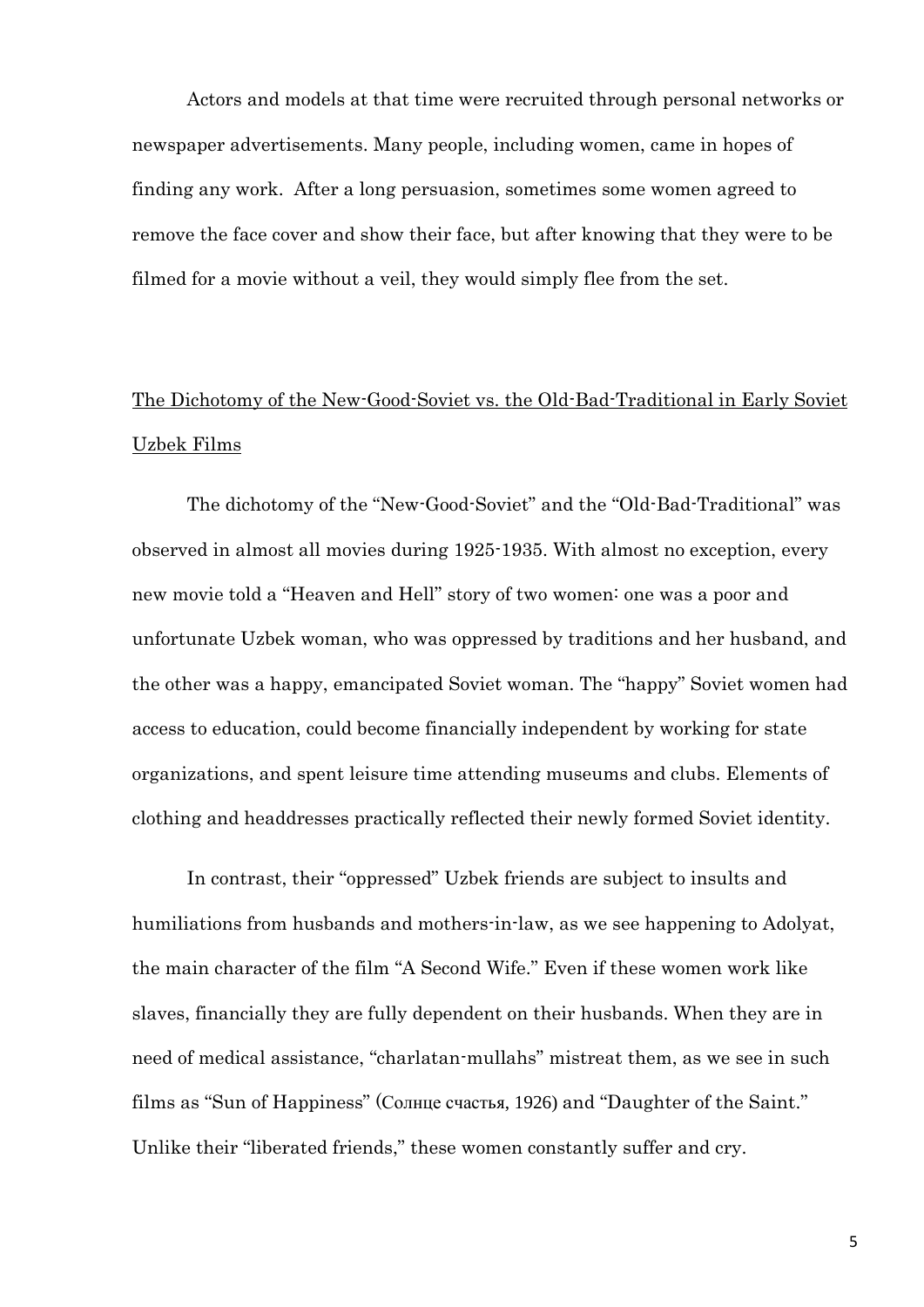The ending of these movies always depends on the choice of the main character. If she makes an "ideologically correct choice," she finds a happy ending, as in films like "Muslima" (Мусульманка, 1925) and "The Jackals of Ravat" (Шакалы Равата, 1927). In these films, the oppressed women ask for help from their more fortunate "Soviet comrades" and thanks to them, are saved from their repressive husbands. However, in "A Second Wife," Adolyat remains passive, and despite the attempts of her "Soviet comrades," she dies at the end of the movie. Before her death, Adolyat cries out to her husband, Tadjibay, and his first-elder wife, Hadhicha, "You are to blame!" The Soviet propaganda message is very straightforward: "You will find your death by the hands of your own husband or his other wives if you do not choose your way correctly."

Soviet authorities at the beginning of the revolution exerted significant efforts to "liberate" the women of the Soviet East. In the fields of education, production, and culture, new possibilities for self-development and professional activity for women in Uzbekistan were opened. This was especially significant in the culture of the stage and screen, as people came to meet women names and characters more and more frequently in the theater, the cinema, and in literature.

# Episodes from the Field of Filmmaking

In the movie "Well of Death" (Колодец смерти, 1934), N. Alieva, who became a famous drama actress, played the role of a young student of GITIS (the State Institute of Theatre and Stage Arts, Leningrad) (ГИТИС: Государственный Институт театрального и сценического искусства). Her precious memoir tells us not only about the process of making a film, but also about how dangerous it was to be in the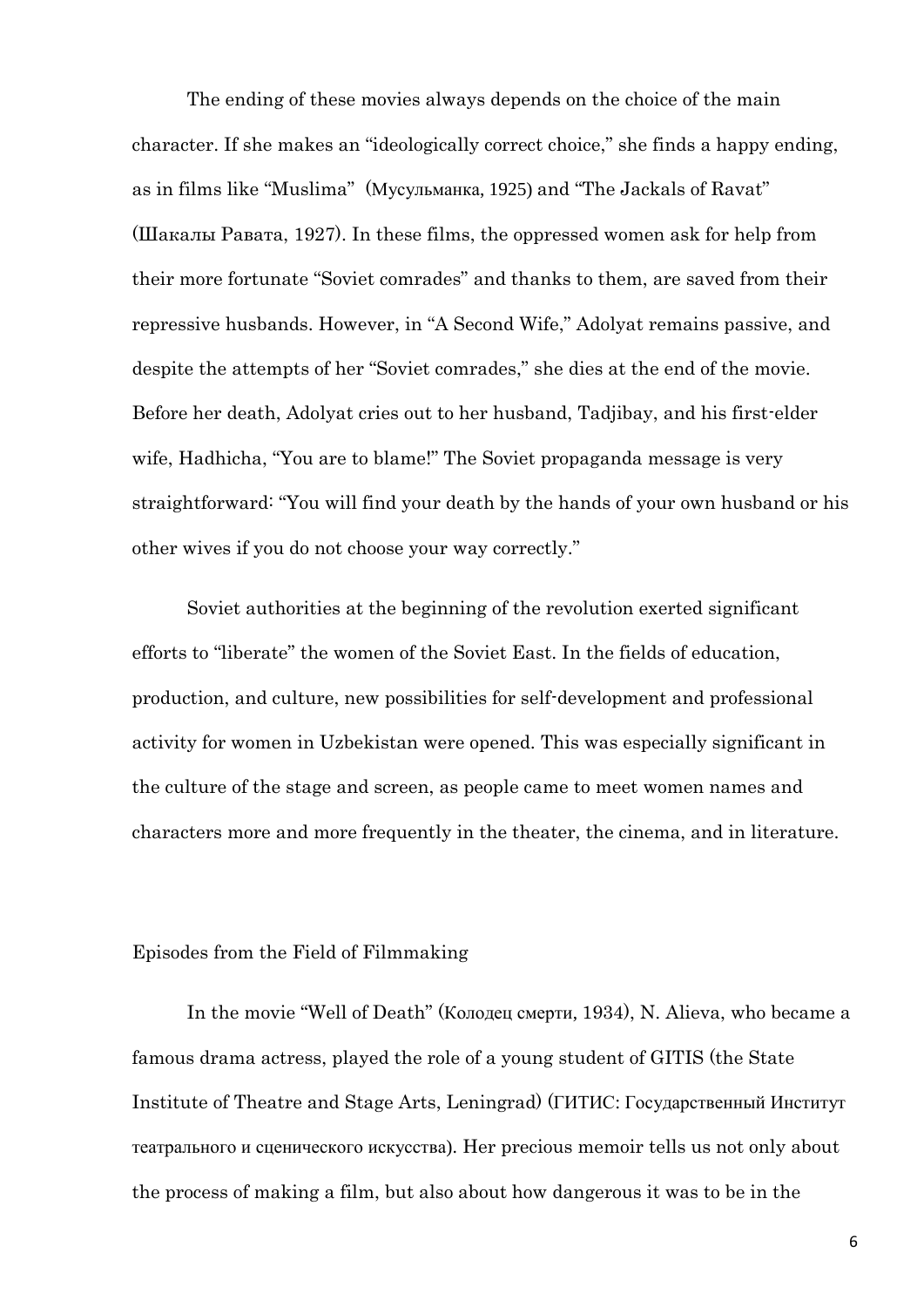movies for an Uzbek girl and the natural risks of film-making. She recalls, "Filming was conducted in Ashkhabad, as well as in Charjou, Tuya Muin and Repetek station near Ashkhabad. Knowing that it was still possible to encounter "Basmachis" [anti-Soviet bandits], our small squad was armed. The Basmachis observed us from across the shore of the Amudarya River. Once, their representative visited our camp. He conveyed the demand of the "kurbashi" [leader of a Basmachi band]―to hand over an Uzbek girl from our camp, which meant me. In return, they offered camels. We said that there was no such girl in our camp, but to no avail. He decided to inspect our camp tents. I was lying in one of them on a folding bed, dressed in men's clothing. We understood that they would not leave us alone and left Tuya Muin. We were working under difficult conditions: the heat of the desert and thirst constantly chased us around. Food was not enough. Sometimes we had to work with our belts tightened up and without speaking about food."<sup>1</sup>

A curious incident also happened during the filming of "The Jackals of Ravat." In an interview with the journal Soviet Screen (*Советский экран*), the director of the film K. Gertel (K. Гертель), recalls, "People of Birchmulla village were eager to take part in the filming process. Mass scenes were shot with the participation of the whole village. More than one hundred local women stood in front of the movie camera without their paranja….Afterwards, one woman rushed into the editing room of the studio asking us to return her "photo," since her husband did not allow her to be filmed. To prevent any harm coming to her, we deleted all the scenes with her from the movie."

<sup>1</sup> Воспоминания Н. Алиевой. Архив библиотеки Института Искусствознания АН РУз. 1966. Memoirs of N. Aliyeva. Manuscript in the archives of the library of the Institute of Art Studies of the Academy of Sciences of the Republic of Uzbekistan.

**.**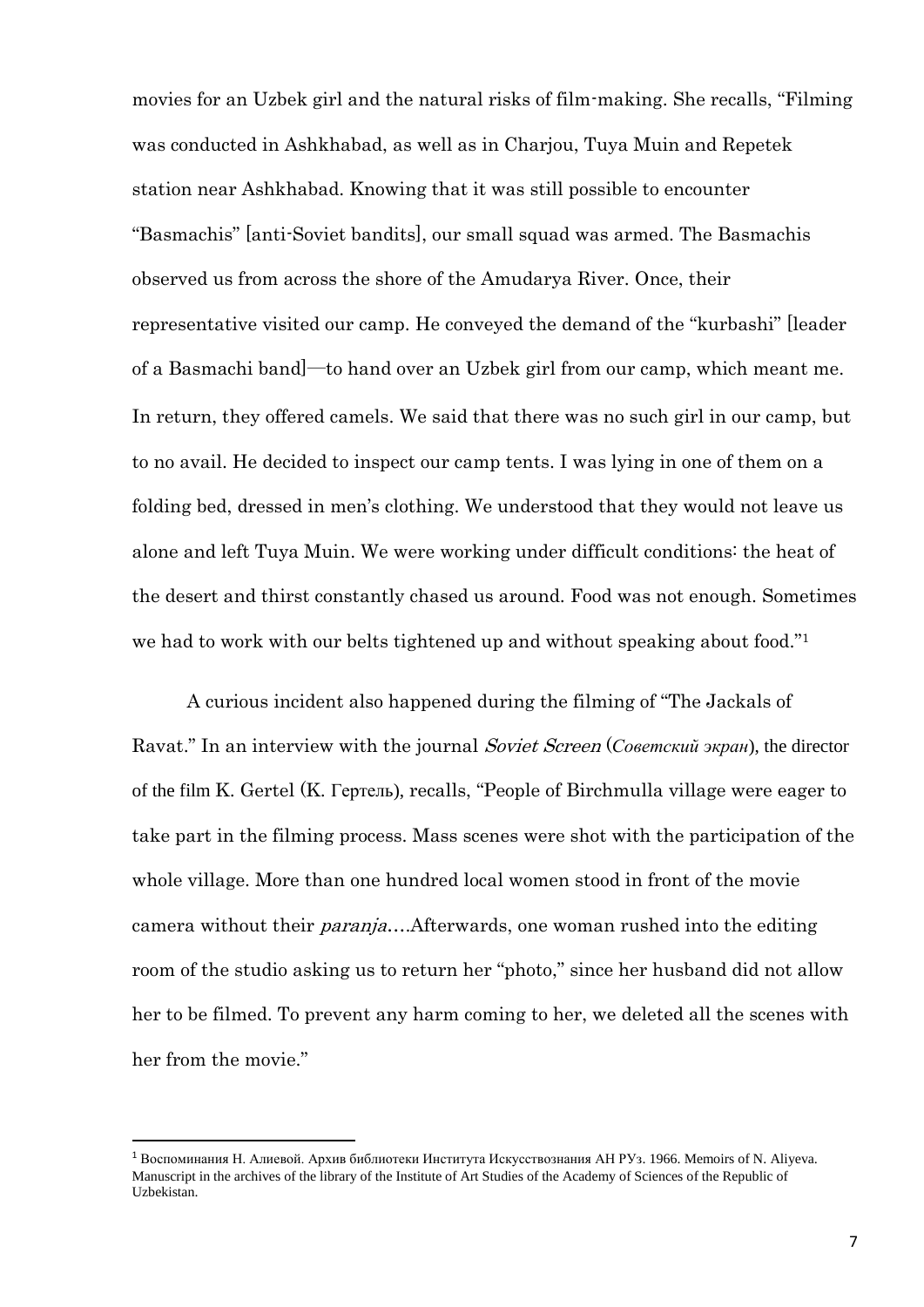### Changing Images of Women in the Cinema

Despite various changes, female images maintained cultural meanings, performing important aesthetic and social functions. During the early stages of cinema in Uzbekistan, female images were a certain result of Soviet ideological mechanisms, under which people's ideal of wonderful life was assumed. Exploring the "female face of the Uzbek cinema," we can highlight three main types of the female image: the traditional, the heroic, and the poetic. These can be further broken down into subtypes such as the "humble woman," the "woman-mother," the "woman-muse," the "trophy woman," the "unfortunate lover," the "rival," and so on.

It is important to note that in the cinema of the Soviet period, female characters were compelled to be heroic, to be persistent and independent "liberated women of the East."

Such famous Uzbek actresses as Yu. Rizaeva, L. Sarymsakova, Mariyam Yakubova, Svetlana Narbaeva (Светлана Нарбаева), Diloram Kambarova (Дилорам Камбарова), Tamara Shakirova (Тамара Шакирова), Dilbar Ismailova (Дильбар Исмаилова), Diloram Igamberdieva (Дилорам Игамбердиева), Lola Eltoeva (Лола Элтоева), Rano Shadieva (Рано Шадиева), Dilnoza Kubaeva (Дильноза Кубаева), Zarina Nizamutdinova (Зарина Низамутдинова), Shakhzoda Matchanova (Шахзода Матчанова), and many others created unforgettable images of women in various genres, including historical films.

Touching upon the subject of the images of mother, in the 1960s, the cinema of Central Asia perfectly molded the image of Mother in the movie "Уou are not an Orphan" (Ты не сирота, 1962), directed by Shukhrat Abbasov. In the film, based on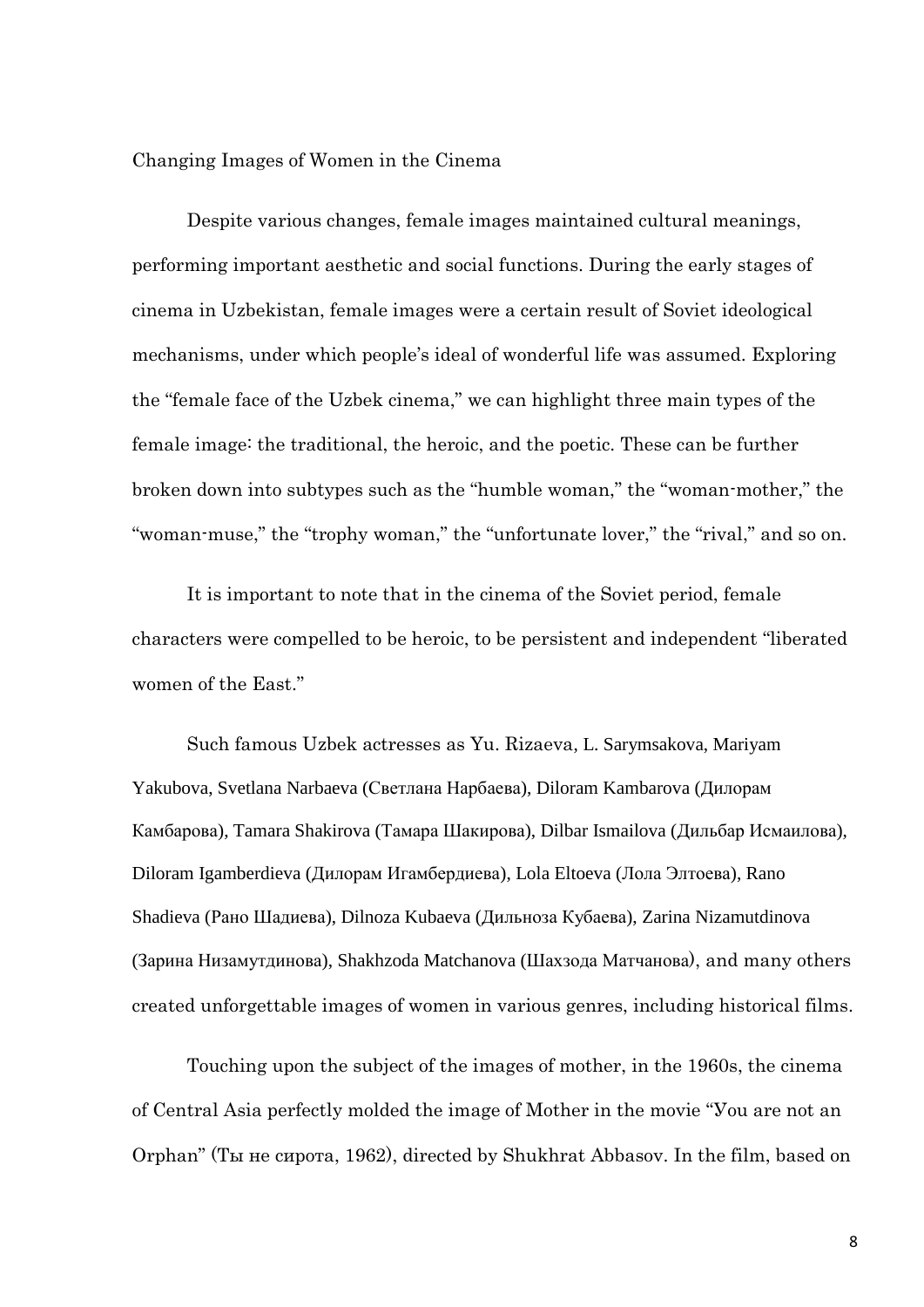historical facts that took place in 1940s, the heroine-mother adopts children of different nationalities during the Second World War.

The opposite image of the Uzbek mother was first shown on the screen in the comedy film "Whole Mahalla is Talking about It" (Об этом говорит вся махалля, 1960) by Shukhrat Abbasov. The heroine-mother, played by Lyutfi Sarimsakova (Лютфи Сарымсакова, 1896-1991), was recognizable, familiar, and easy to understand for millions of Uzbeks filmgoers because of the actress's very accurate portrayal of an Uzbek woman's outlook, clothes, and body movements. The expressions, emotions, and even physiognomy of the actress perfectly fit the image of a plain, usual, and clearly "non-heroic" mother.

During the transitional period of the 1980s-90s, images of women changed to include many forsaken, humiliated, and insulted women on the screen. After the independence of Uzbekistan, the screen mainly projected images of happy mothers and beloved women. However, as time marches on, depictions of women in Uzbek cinema are reaching a new stage, changing from emancipated, modern vampwomen to include today passive victims of domestic violence. In many cases, female images reflect "good" "national" values. In modern Uzbek films, we observe a tint of today's assertion of national identity, with portrayals of women who are obedient and faithful to national traditions.

# Gender Representation in Uzbek Cinema and Its Perspective

In the history of Uzbek cinema, on-screen gender representation carries both productive and artistic features. Productive features reflect the gender policy and ideological values that existed in each historical stage of the development of the